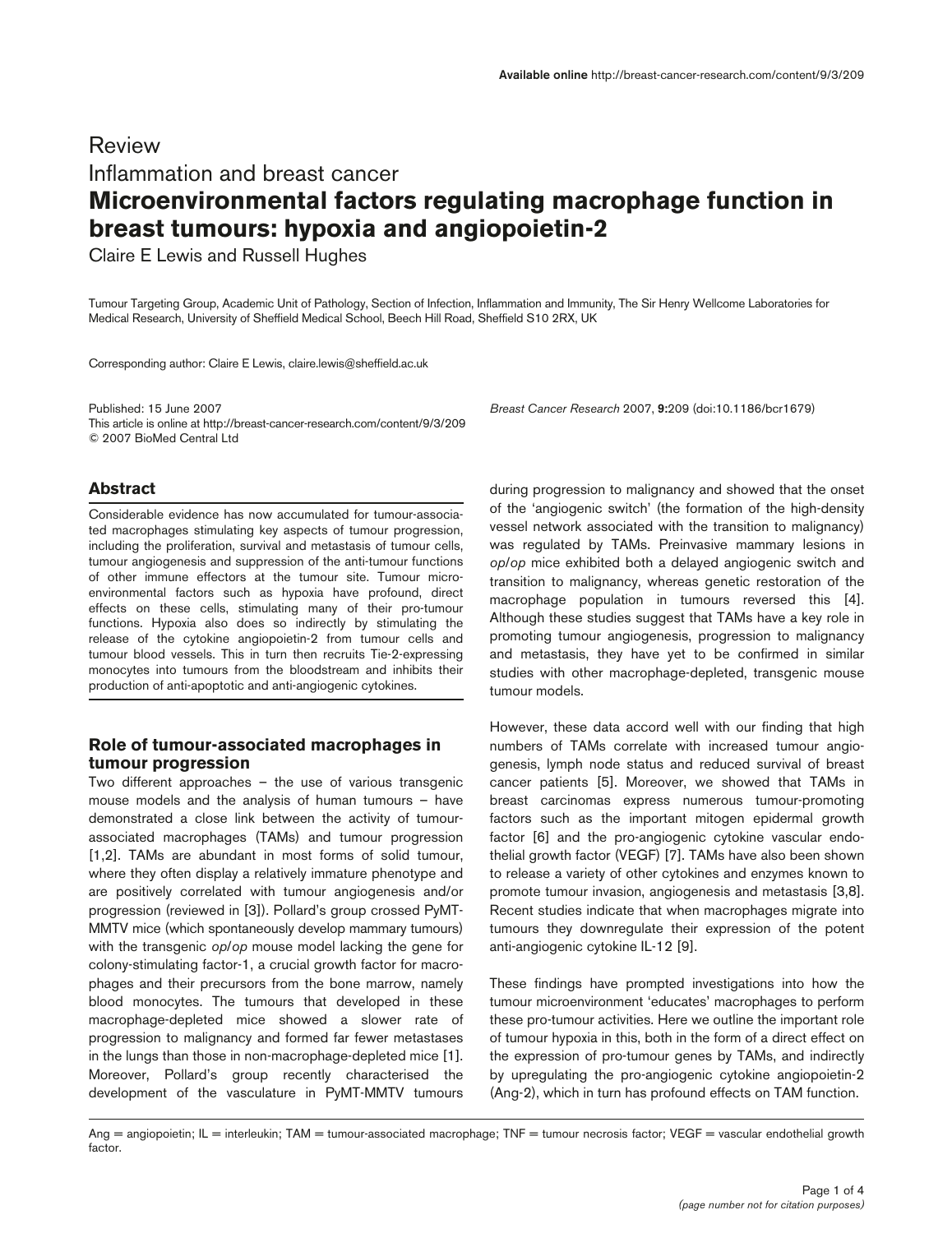### **Effect of tumour hypoxia on tumour-associated macrophages**

The vasculature in tumours is often disorganised, chaotic and prone to collapse. This results in the formation of multiple areas of inadequate vascular perfusion and hypoxia in solid tumours [10]. For some time it has been known that hypoxia alters the function of tumour cells, stimulating them to release pro-angiogenic factors, de-differentiate, become resistant to most forms of chemotherapy and metastasise [11]. We and others have shown that hypoxia also has marked effects on macrophage function in tumours.

A subpopulation of TAMs gather in hypoxic, avascular and/or necrotic sites in breast tumours [5,7,12], possibly as a result of the release of such macrophage chemoattractants as endothelial-monocyte-activating polypeptide (EMAP) II, endothelin-2 and VEGF by tumour cells in these sites (reviewed in [13]). Furthermore, because macrophages are phagocytes they may also be attracted into hypoxic, perinecrotic areas along a trail of necrotic debris emanating from these areas. Indeed, we have shown recently that necrotic debris generated from the repeated freezing and thawing of a human breast tumour cell line (T47D) acts as a powerful chemoattractant for human macrophages *in vitro* and that this was mediated in part by their detection of necrotic debris by cell surface receptors called class A scavenger receptors (R Hughes, C Murdoch, S Tazzyman and CE Lewis, unpublished observations). Once they reach a hypoxic area, it seems from the work of Balkwill and colleagues [14] that hypoxia then inhibits macrophage migration, immobilising them in these areas. The interplay of these microenvironmental cues on TAM migration is illustrated in Figure 1.

Exposure to hypoxia in these sites stimulates TAMs to acquire a pro-angiogenic phenotype. For example, it stimulates them to express VEGF [7] and the pro-invasive and pro-angiogenic enzyme matrix metalloproteinase-7 [15], as demonstrated *in vitro* and in hypoxic areas of breast tumours. Furthermore, we recently demonstrated that when human macrophages infiltrate into the hypoxic centre of human breast tumour spheroids *in vitro*, they release VEGF and significantly enhance the angiogenic potential of spheroids when they are subsequently implanted into dorsal skin window chambers in nude mice and observed after 3 days [16]. This accords with the finding that hypoxia stimulates primary human macrophages to upregulate more than 30 other pro-angiogenic genes [17]. The impressive array of pro-tumour cytokines, enzymes and cell surface receptors expressed by macrophages in hypoxia are summarised in Figure 2 and reviewed in [18].

Hypoxia-induced gene expression in tumour cells is known to involve the nuclear accumulation of the transcription factors hypoxia-inducible transcription factor (HIF)-1 and HIF-2, which bind to cognate binding sequences in or near the promoters of target genes. Macrophages upregulate both

#### **Figure 1**



Mechanisms responsible for the accumulation of tumour-associated macrophages in hypoxic areas of solid tumours. A microenronment within a human tumour is shown containing two blood vessels and a hypoxic area (white) that has formed because it is more than 100 to 150 µm from either vessel – the critical distance for oxygenation in such tissues. Monocytes (M) pass through these vessels and are recruited into tumours by the release of the monocyte chemoattractants CCL2, 3, 4, 5 and 8 and colony-stimulating factor-1 (CSF-1) by the tumour. Once monocytes have moved across the tumour vasculature, many are attracted into hypoxic areas by the hypoxia-induced release of other monocyte attractants such as vascular endothelial growth factor (VEGF), endothelin-2 (ET-2) and endothelial-monocyte-activating polypeptide (EMAP) II. These innate cells may also be attracted into sites experiencing chronic hypoxia (and thus cell death) along a trail of necrotic debris emanating from these areas. Hypoxia then acts directly on macrophages to immobilise them and also via the upregulation of macrophage migration inhibitory factor (MIF) by tumour cells, which has a similar effect on macrophage migration (reviewed in [13]).

HIFs when exposed to hypoxia *in vitro* or inside human tumours [15,19]. Furthermore, high expression of one of these (HIF-2) in TAMs in breast carcinomas was correlated with increased tumour vascularity, presumably because of the upregulation by these cells of HIF target genes such as that encoding the pro-angiogenic cytokine VEGF [20]. However, the effects of hypoxia on TAMs are linked to the differentiation status of macrophages: our studies indicate that, unlike fully differentiated macrophages, their precursors, human monocytes from peripheral blood, fail to upregulate either HIF in tumour levels of hypoxia. Rather, they upregulate other hypoxia-induced transcription factors such as Ets-1, ATF-4 (activating transcription factor-4), Egr-1 (early growth response-1), C/EBPβ (CCAAT-enhancer-binding protein β) and nuclear factor (NF)-κB [21]. This finding was confirmed by a recent report showing that a human monocytic cell line required exposure to a chemical inducer of differentiation before it could upregulate HIF-1 in response to hypoxia [22]. Because several recent studies have shown that TAMs exhibit a relatively immature phenotype in tumours [23], the exact contribution of these various transcription factors to the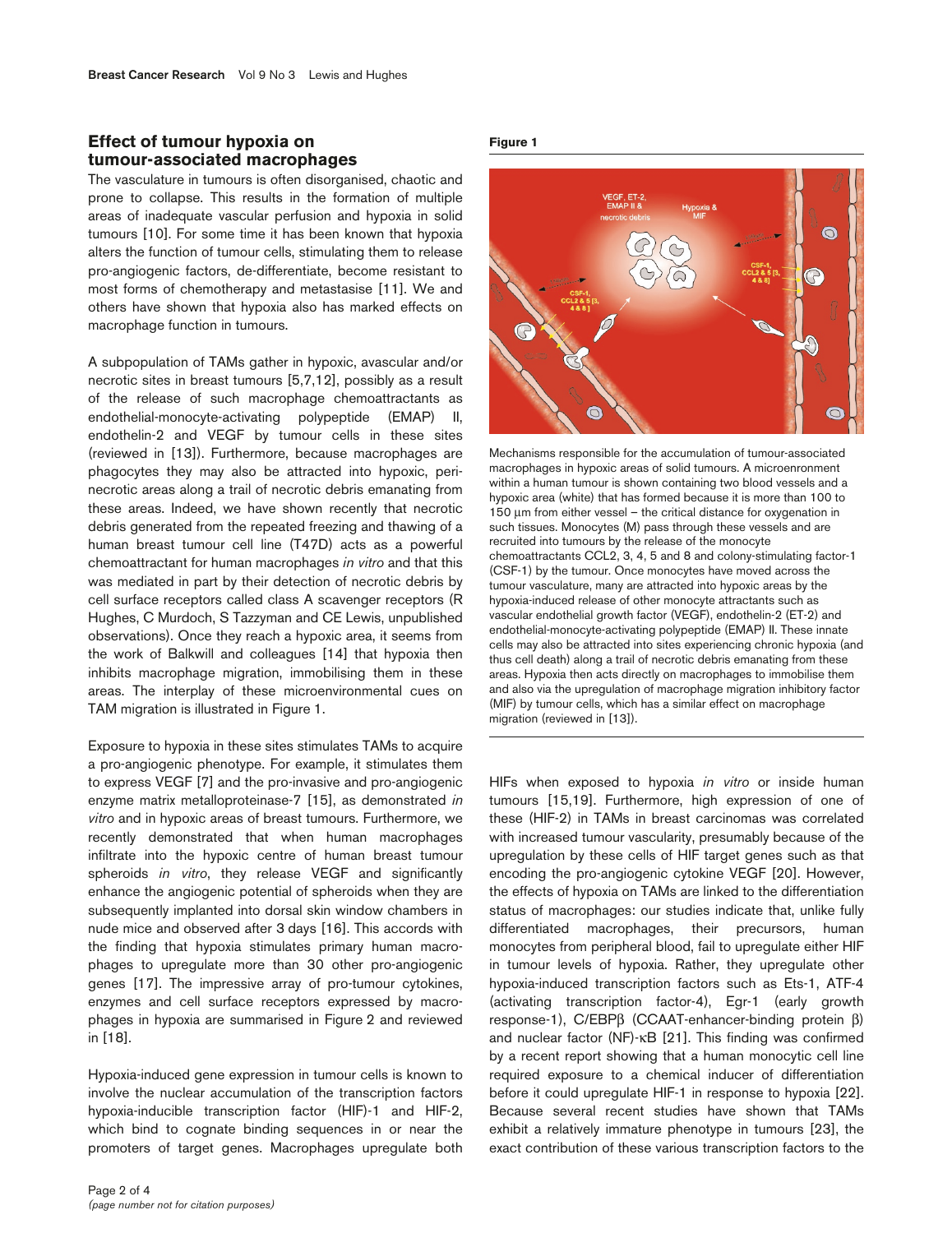

Hypoxia induces marked changes in the phenotype of macrophages. Macrophages upregulate hypoxia-inducible transcription factor (HIF)-1 and HIF-2 in hypoxia, which translocate to the nucleus to induce the expression of a wide array of target genes. Several important cellsurface receptors are upregulated in hypoxia, including the glucose receptor GLUT-1 (for increased glucose uptake as the cell switches to anaerobic glycolysis to make ATP in the absence of oxygen), the chemokine stromal cell-derived factor-1 (SDF-1) receptor CXCR4, and the angiopoietin receptor Tie-2. Hypoxia also stimulates the expression of a wide array of other pro-tumour cytokines, enzymes and receptors, grouped here according to their known function in tumours. Downregulation of a factor or tumour-associated macrophage function is indicated by an arrow [15,17,18]. Ag, antigen; COX, cyclooxygenase; FGF, fibroblast growth factor; HGF, hepatocyte growth factor; MIF, macrophage migration inhibitory factor; MMP, matrix metalloproteinase; PDGF, platelet-derived growth factor; PGE2, prostaglandin E<sub>2</sub>; TF, tissue factor; uPA/R, urokinase plasminogen activator receptor; VEGF, vascular endothelial growth factor.

pro-angiogenic phenotype of hypoxic TAMs now merits further investigation.

# **Angiopietin-2 and tumour-associated macrophage functions**

The cytokines Ang-1 and Ang-2 regulate processes such as angiogenesis by binding specifically to the receptor tyrosine kinase Tie2/Tek on endothelial cells. Ang-1 acts as a Tie-2 agonist to promote and stabilise mature vessels by promoting interactions between endothelial cells, pericytes, basement membrane and surrounding extracellular matrix. Conversely, Ang-2, the predominant form of angiopoietin in malignant tissues, has been shown to be a functional antagonist of Ang-1 and binds competitively to Tie-2, antagonising the stabilising effect of Ang-1, resulting in an overall destabilisation of existing vessels (reviewed in [24]). In the presence of VEGF these destabilised vessels undergo angiogenic changes and sprout to form new vessels. Thus, angiogenesis is controlled by a dynamic balance between vessel stabilisation and growth, mediated by VEGF, Ang-1 and Ang-2. It has been shown that breast carcinomas express higher levels of Ang-2 than of Ang-1 and that this is correlated with high levels of VEGF expression and tumour angiogenesis [25].

However, Ang-2 has recently been shown to have agonistic functions and to be capable of activating Tie-2 to stimulate endothelial cell migration and tubule formation *in vitro* [26]. Thus, Ang-2 seems to possess both agonist and antagonist functions when acting on endothelial cells.

Until recently, expression of Tie-2 was thought to be restricted to endothelial cells, but in 2005 De Palma and colleagues showed that a subpopulation of murine blood monocytes expressing Tie-2 are recruited into spontaneous murine and orthotopic human xenograft tumours and have a crucial role in stimulating tumour angiogenesis [27]. We and De Palma's group have now extended these studies to show that Tie-2+ monocytes are also abundant in human peripheral blood and exist in a range of human tumours [28,29]. Moreover, Ang-2 was seen in both studies to act as a powerful chemoattractant for these Tie-2+ monocytes *in vitro* and is therefore highly likely to recruit Tie-2+ monocytes from the bloodstream into tumours [28,29].

Our studies also demonstrated that hypoxia stimulates Tie-2 expression by human monocytes and macrophages [28], suggesting that hypoxia may modulate the response of these cells to Ang-2. Interestingly, several recent studies have shown Ang-2 to be upregulated by tumour cells in hypoxic areas of human tumours [30]. This means that it is highly likely that TAMs would be exposed to both hypoxia and Ang-2 in such areas. This is important because we found that exposure to hypoxia and Ang-2 had marked inhibitory effects on the release of IL-12 by human Tie-2+ monocytes. This suggests that when monocytes are recruited into tumours and exposed to both Ang-2 and hypoxia it inhibits their ability to mount an anti-angiogenic response. This, together with their hypoxia-induced pro-angiogenic functions, would ensure rapid angiogenesis in (and hence re-oxygenation of) the avascular, hypoxic site.

Moreover, the combined action of Ang-2 and hypoxia also inhibited the release of TNF- $\alpha$  by such cells [29]. This is important because high-dose  $TNF-\alpha$  is known to promote the apoptosis of both tumour and endothelial cells [31], so its downregulation near newly formed angiogenic blood vessels could enhance tumour and endothelial cell survival and thus promote metastasis and angiogenesis, respectively. Furthermore, high concentrations of TNF- $\alpha$  inhibit Ang-2 synthesis by endothelial cells [32], so our data suggest that this response of TAMs to Ang-2 may contribute to the high levels of Ang-2 reported in breast tumours [25].

### **Conclusion**

There is now undeniable evidence that macrophages drive tumour angiogenesis and progression in certain murine mammary tumour models, and this correlates well with studies of their function in human breast tumours. Many TAMs are found in hypoxic areas of such tissues where unequivocal evidence has now been provided to show that